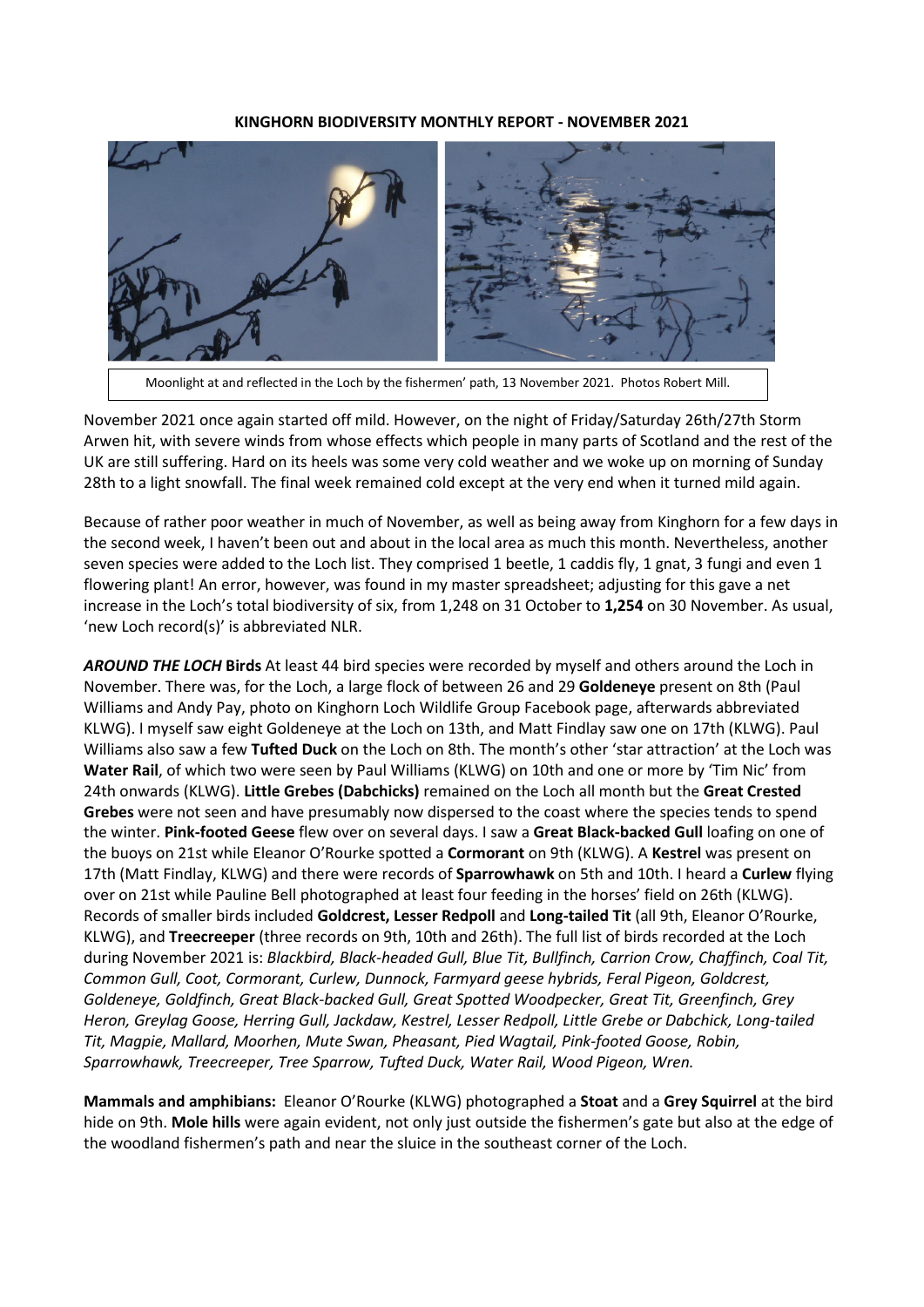## **Invertebrates ('minibeasts')**



**New invertebrate Loch records, November 2021.** *Left:* Winter Gnat (*Trichocera annulata*), 13th. Photo Robert Mill. *Right***:** a caddisfly, most probably *Limnephilus lunatus*, 11th. Photo Paul Williams (cropped by R. Mill).

Unsurprisingly, fewer insects and other invertebrates were seen during November as plants continued to die back. Paul Williams saw a **Red Admiral** on 3rd; this was the only **butterfly** record of the month of which I'm aware. The only adult **moth** spotted in November was a **Silver Y** (*Autographa gamma*) found by Lee Brown in the polytunnel on 4th. On 23rd I spotted leaf mines on bramble caused by the **Golden Pigmy moth (***Stigmella aurella***).** Paul Williams spotted a caddisfly on the side of one of the mill buildings on 11th; his photo (above, cropped considerably to enlarge the insect) allowed me to identify it as probably *Limnephilus lunatus* (NLR). No **bees, wasps** or **bugs** were seen during November. On 13th I noticed a leaf mine on hazel caused by the grub of a **beetle,** *Orchestes avellanae* (NLR).

Two **hoverfly** species was seen by me, on different flowers of the same plant of Smooth Sow-thistle near the jetty on 23rd: **Banded Hoverfly** (*Syrphus sp.,* probably *S. ribesii*) and **Spotted Meliscaeva (***Meliscaeva auricollis***)**. The **bluebottle** *Calliphora vicina* was basking on tree trunks on the same day, as well as another as yet unidentified fly, while earlier in the month I saw some **Winter Gnats** near the outflow of the stream at the water mill (13th); one settled at the tip of a fir tree branch and I was able to photograph it and identify it as *Trichocera annulata* (NLR). I also recorded the leaf mines of four different leaf-mining flies: *Agromyza pseudoreptans* on nettle, *Amauromyza flavifrons* on Red Campion, *Amauromyza labiatarum* on Hedge Woundwort, and *Phytomyza obscurella* on Ground Elder. All had been previously found in earlier months but I have provided photos of three of them in this report below.



**Leaf mines of fly larvae**, November 2021. *Left***:** *Agromyza pseudoreptans*, 13th*. Centre***:** *Amauromyza flavifrons*, 23rd. *Right***:** *Phytomyza obscurella*, 13th. All photos Robert Mill.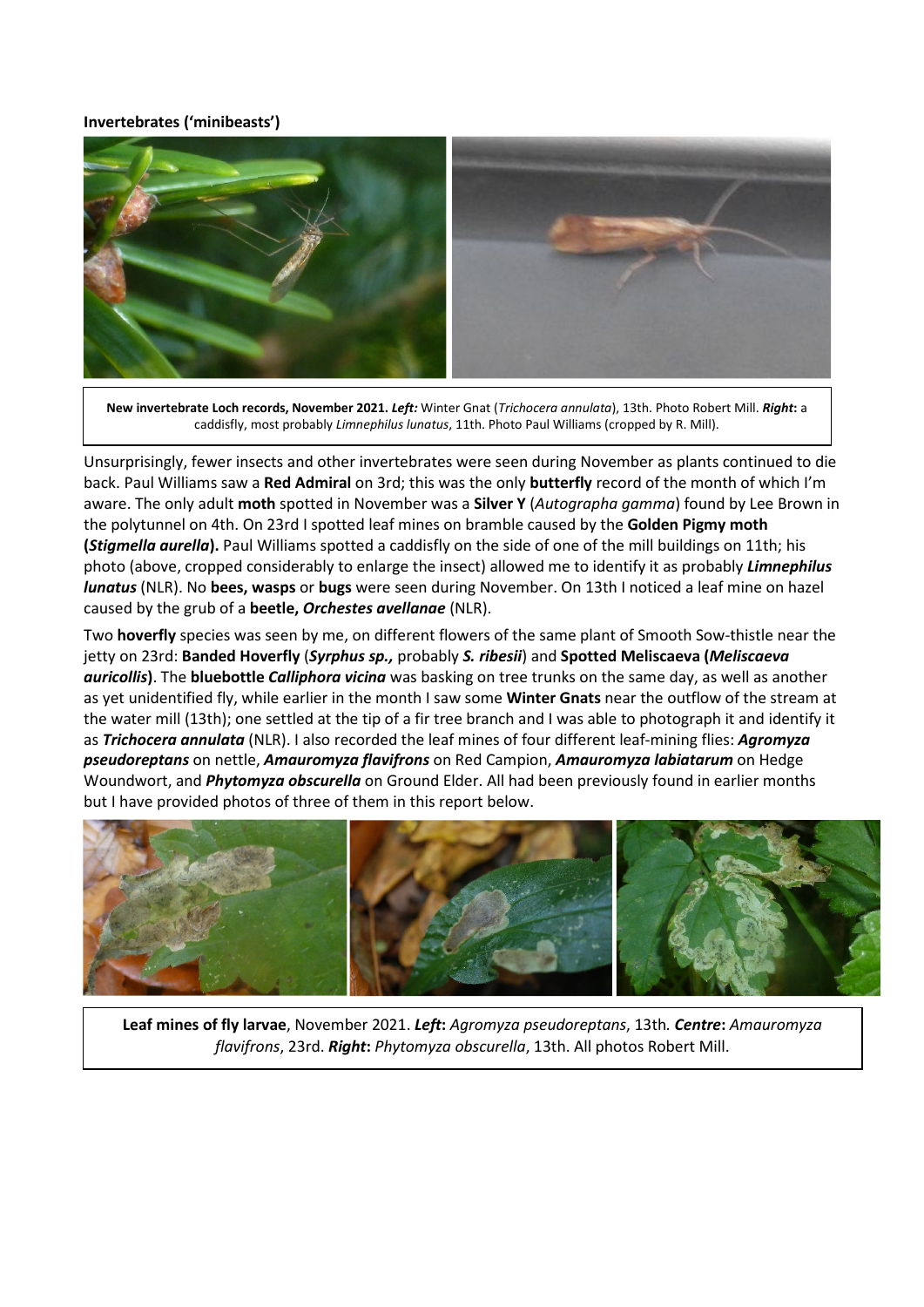### **Flowering plants and ferns**



**Plants in flower at the Loch, November 2021.** *TOP ROW. Left***:** Sunflower (*Helianthus annuus*), going over, 23rd (also seen on 6th, NLR; see text). *Centre***:** Long-headed Poppy (*Papaver dubium*), 23rd. *Right:* Wild Carrot (*Daucus carota*), 13th. *BOTTOM ROW. Left:* Viper's Bugloss (*Echium vulgare*), 23rd. *Centre***:** Hogweed (*Heracleum sphondylium*), 23rd. *Far right***:** Water Avens (*Geum rivale*), 23rd.

L**ACCONG THE ONDET THE SETT THE THE SETT THE LORET THE UPPER THE UPPER THE UPPER THE THE THE THE THE THE THE TH**<br>The only new flowering plant record made at the Loch during November was a **Sunflower (***Helianthus annuus***)** plant that came into flower (or at least was first noticed) near the beginning of the month on the earth between the jetty and the track up to Craigencalt Farm, when it was photographed in glorious full bloom on 6th by Pauline Bell (her beautiful photo is on the KLWG Facebook page). Unfortunately I failed to spot it myself around that time and I only noticed it on 23rd when the flower was fading and drooping. Bird seed is sometimes scattered in that area so that is the most likely source of the plant.

Quite a number of other wildflower species continued to flower although mostly in very small numbers and the variety lessened as the month went on. They included **Shepherd's Purse, Charlock, Long-headed Poppy, White Clover, Bramble, Water Avens, Wild Carrot, Hogweed, Herb Robert, Red Campion, Borage, Viper's Bugloss, White** and **Red Dead-nettles, Yarrow, Common Daisy, Ox-eye Daisy, Pineapple-weed, Corn Marigold, Nipplewort,** both **Prickly** and **Smooth Sow-thistles, Common Ragwort** and **Italian Rye-grass.** A selection of photographs of some of them is above. Also noticed were some developing **Hazel** catkins that will flower next spring (photo below).



Next year's Hazel catkins (*Corylus avellana*) beginning to develop by the fishermen's path, 13 November 2021. Photo Robert Mill.